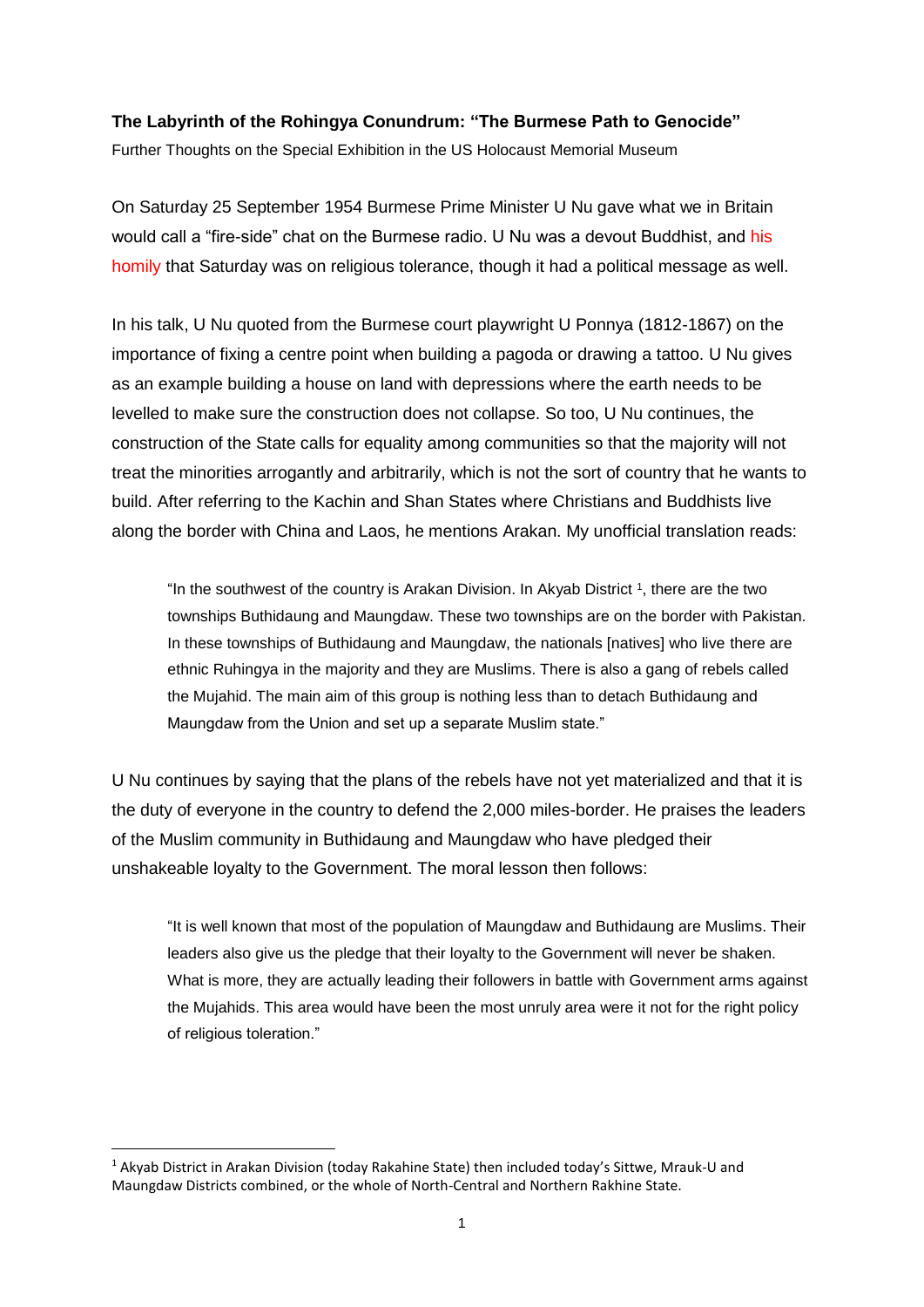U Nu's remarks were not a statement of policy but were designed to curry favour with Arakan's Muslim population. U Nu was anxious to secure the support of Arakan Muslims to counter [the insurgency launched in 1948 by the](http://www.networkmyanmar.org/ESW/Files/Pearn-1952-rev.pdf) Mujahid (who were in any case also mostly Arakan Muslims). At the time Burmese listeners would have interpreted his reference to "Ruhingya" - one of several variations of "Rwangya", the word for indigenous "Arakaner" Muslim communities in circulation - as no more than political support from the Prime Minister to Arakan Muslims whose representatives in Parliament invariably voted with U Nu's APFPL (Anti-Fascist People's Freedom League) against his political opponents in Arakan, the Rakhine Buddhist ANUO (Arakan National United Organisation). The ANUO leader at the time, the British-educated former Indian Civil Service officer U Kyaw Min, was [well known for](http://networkmyanmar.org/ESW/Files/Arakan-Kyaw-Min.pdf)  [taking the AFPFL to task.](http://networkmyanmar.org/ESW/Files/Arakan-Kyaw-Min.pdf) To the best of my knowledge, U Nu never used the term "Ruhingya" again. Nor did anyone else. One Ruhingya swallow between independence on 4 January 1948 and Ne Win's coup on 2 March 1962 does not make a Rohingya summer.

This brings me to one of the exhibits in the US Holocaust Memorial Museum's special exhibition: ["The Burmese Path to Genocide"](https://exhibitions.ushmm.org/burmas-path-to-genocide). One online collage disarmingly reads:



**.** 

Burma's first prime minister, U Nu, recognized the Rohingya as nationals of Burma in 1954.

"Located to the southwest of the Union [Burma] is 'Rakhine' .... There are two townships [there] called Maungdaw and Buthidaung. The majority of the nationals residing in those townships are Rohingya who are Muslims." - Prime Minister U Nu

The text clearly comes from U Nu's fireside chat of 25 September 1954, most probably paraphrased from a reported official translation <sup>2</sup> released on 29 September 1954 and which reads:

"Southwest of the Union of Burma is the Arakan Division. Within that division are the two townships of Buthidaung and Maungdaw in Akyab District, and these are contiguous with the

<sup>&</sup>lt;sup>2</sup> Compare this "official" translation with my own on Page 1 of this blog.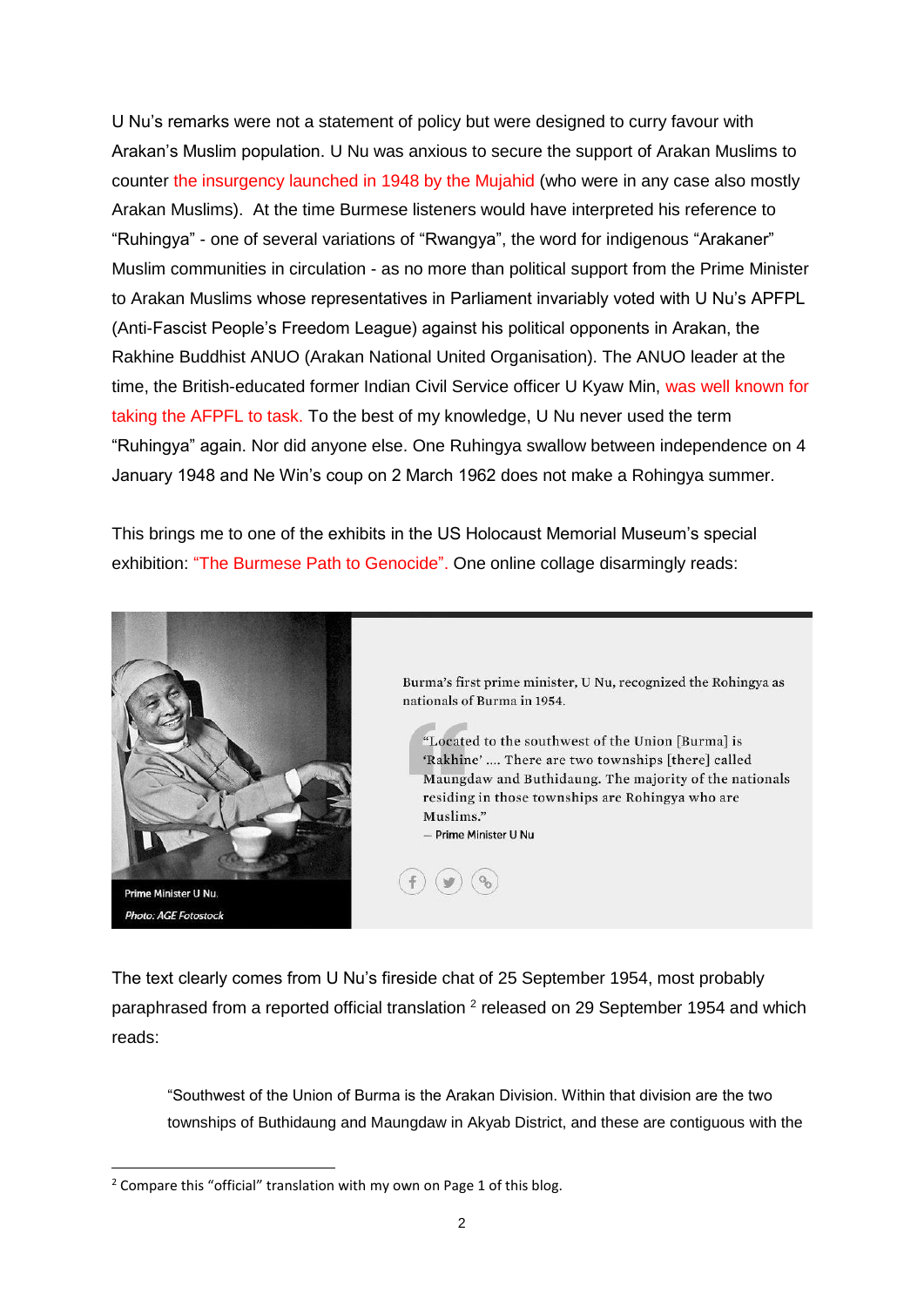frontier of East Pakistan. The nationals of the Union in those townships are Ruhinjas who are Muslims. There are the Mujahids too whose aim is no less than to secede Buthidaung and Maungdaw from the Union of Burma and set up a separate Muslim state." <sup>3</sup>

The term "nationals" though is not related to nationality or citizenship (နိုင်ငံသားများ ninengansarmyar), but to ethnicity (တိုင်းရင်းသားများ - tinerainnsarmyar) which is the word to be found in [the Burmese version](http://www.networkmyanmar.org/ESW/Files/U-Nu-1954-rev.pdf) and is appropriately translated on Page 1 of this blog. Indeed, တိုင်းရင်းသားများ is not to be found at all in Burmese citizenship legislation, so it is quite clear that U Nu was not referring to their nationality/citizenship, but to their ethnicity. Furthermore, the word used in the original Burmese article for this ethnicity is "Ruhingya" (or "Ruhinja") spelt ရုးဟင်ဂျာ which the Museum has improved to "Rohingya" spelt ရိုဟင်ဂျာ . This is, I regret, very much in line with what seems to me to be an ideologically motivated Inclination among activists for the Rohingya cause to "improve" original documents when the "wrong" spelling in Burmese occurs, or of replacing the term "Arakan Muslims" with "Rohingya" wherever it appears. Neither practice is conducive to historical accuracy or compatible with academic integrity.

My conclusion is that it is less than honest for the Museum to cherry pick a few phrases and to conclude in their caption that U Nu "recognized the Rohingya as nationals of Burma in 1954". In any case, U Nu's assertion, whether referring to ethnicity or citizenship, is inconsistent with the 1953/54 Census. The total of inhabitants in the eight towns of Akyab District (Akyab [now known as Sittwe], Myohaung, Buthidaung, Rathedaung, Maungdaw, Ponnagyun, Minbya, Pauktaw) in the [First Stage 1953](http://www.networkmyanmar.org/ESW/Files/Extract_1953_Census.pdf) Census Report (pages 152 and 153) are given as 68,458. Excluding the majority "Burmese" (mostly Rakhine Burmese) amounting to 44,636, the remaining 23,822 include 18,867 (79%) who are listed as "Indian and Pakistani Races". <sup>4</sup> This Indian and Pakistani presence in Arakan was recognised in 1949 by ["The Scotsman's" special correspondent Michael Davidson](http://www.networkmyanmar.org/ESW/Files/Scotsman-Arakan.pdf) who reported from Akyab on 18 May of that year that: "Of the 130,000 Moslems here, 80,000 are still Pakistani citizens". It is doubtful that a few years later the 80,000 mysteriously became descendants of an indigenous Arakan race. By any standards, the majority of Muslims in Maungdaw and

<sup>&</sup>lt;sup>3</sup> Taken verbatim from a now defunct blog by scholars Michael Charney and Maung Zarni.

<sup>&</sup>lt;sup>4</sup> "In Buthidaung town about per cent of the population are classified according to the current census as Pakistanis; in Maungdaw about 45 per cent are Pakistanis". Source: Professor Hugh Tinker, quoting Census Release No. 3 of 1953 - "The Union of Burma" Page 357 OUP 1957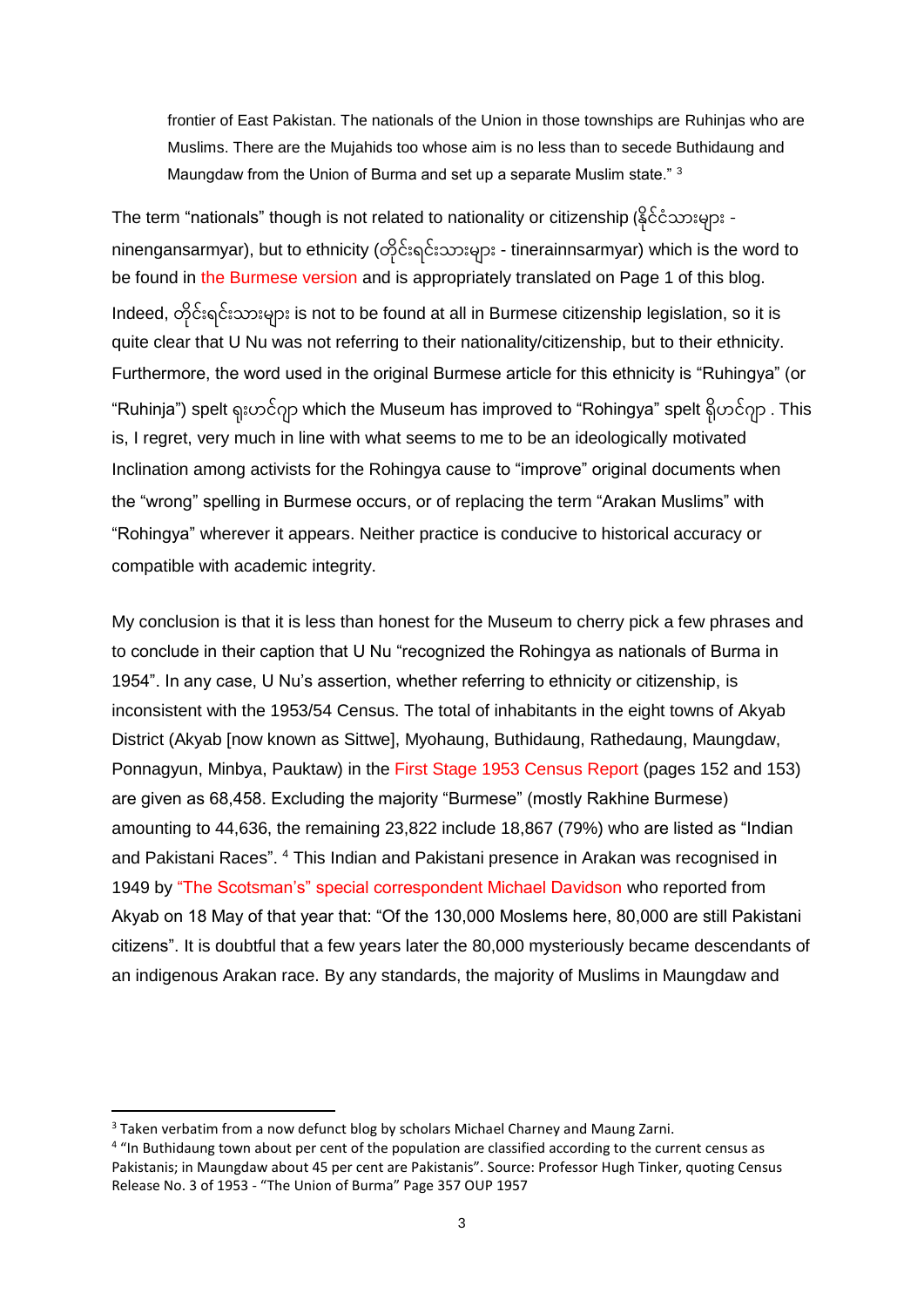Buthidaung in 1954 were not descendants of indigenous communities, but of British-era migrants from Bengal, though entitled to full citizenship by birth and by statutory right. 5

The 1973 Census mirrors the 1953-54 incomplete Census. There is no mention of "Rohingya". [My own analysis is at this link.](http://www.networkmyanmar.org/ESW/Files/1973-Census-of-Burma.pdf)

Thaung Myine, a leading political journalist in U Nu's party, the Anti-Fascist People's Freedom League (AFPFL), who specialised in ethnic minority affairs, wrote a quartet of articles on Arakan <sup>6</sup> in the monthly "Guardian" Magazine in 1954. In striking contrast to what his party leader U Nu had said only a few days earlier, Thaung Myine wrote in the October 1954 issue:

The Muslim leaders claim that the Muslim population are indigenous "Rowangyas" descended from Arab settlers who took service under the Arakanese kings but there is little ethnological or historical evidence to support it. The apparent fact is that a greater number of Muslims than the Muslim leaders would concede belong to the annual influx of cheap Chittagonian labour brought in by the Arakanese landowners to help till the soil, harvest the paddy crop, transport and convey in the paddy trade, and permitted by the British administration to settle down in Arakan. In the course of years with the rapid growth of Muslim population and consequently with this immense pressure on the land which the Arakanese cultivators steadily lost to the more industrious Muslims, the complacent Arakanese attitude towards the Muslims as a source of cheap and compliant manual labour changed into that of hostility as winning competitors in the economic and racial field. On their side the Muslim settlers had developed a strong sense of grievance against the Arakanese whom they call "Maghs", a historical appellation which the Arakanese had earned in their turbulent history by their predatory habit of raiding the coast of Bengal and enslaving Muslims. The Muslims considered that the Arakanese in government service were in concert out to humiliate them and evict them from their hard-won land. In consequence there obtained a situation pregnant with communal enmity which only needed an outside event to touch off an all open fight.

Thaung Myine, in short, seemingly directly contradicted what his party leader had said about Ruhinjas/Rowangyas. U Nu set out to flatter his political allies Sultan Ahmed and Abdul Gaffar by asserting that all the "good guys" in Maungdaw and Buthidaung were ethnic Ruhinjas, even though, like Thaung Mine, he knew they were not. The "bad guys" were the

<sup>&</sup>lt;sup>5</sup> Section 4. (2) of th[e 1948 Citizenship Act](https://www.burmalibrary.org/sites/burmalibrary.org/files/obl/docs/UNION_CITIZENSHIP_ACT-1948.htm) reads: "Any person descended from ancestors who for two generations at least have all made any of the territories included within the Union their permanent home and whose parents and himself were born in any of such territories shall be deemed to be a citizen of the Union". <sup>6</sup> <http://www.networkmyanmar.org/ESW/Files/Asmi-extract.pdf>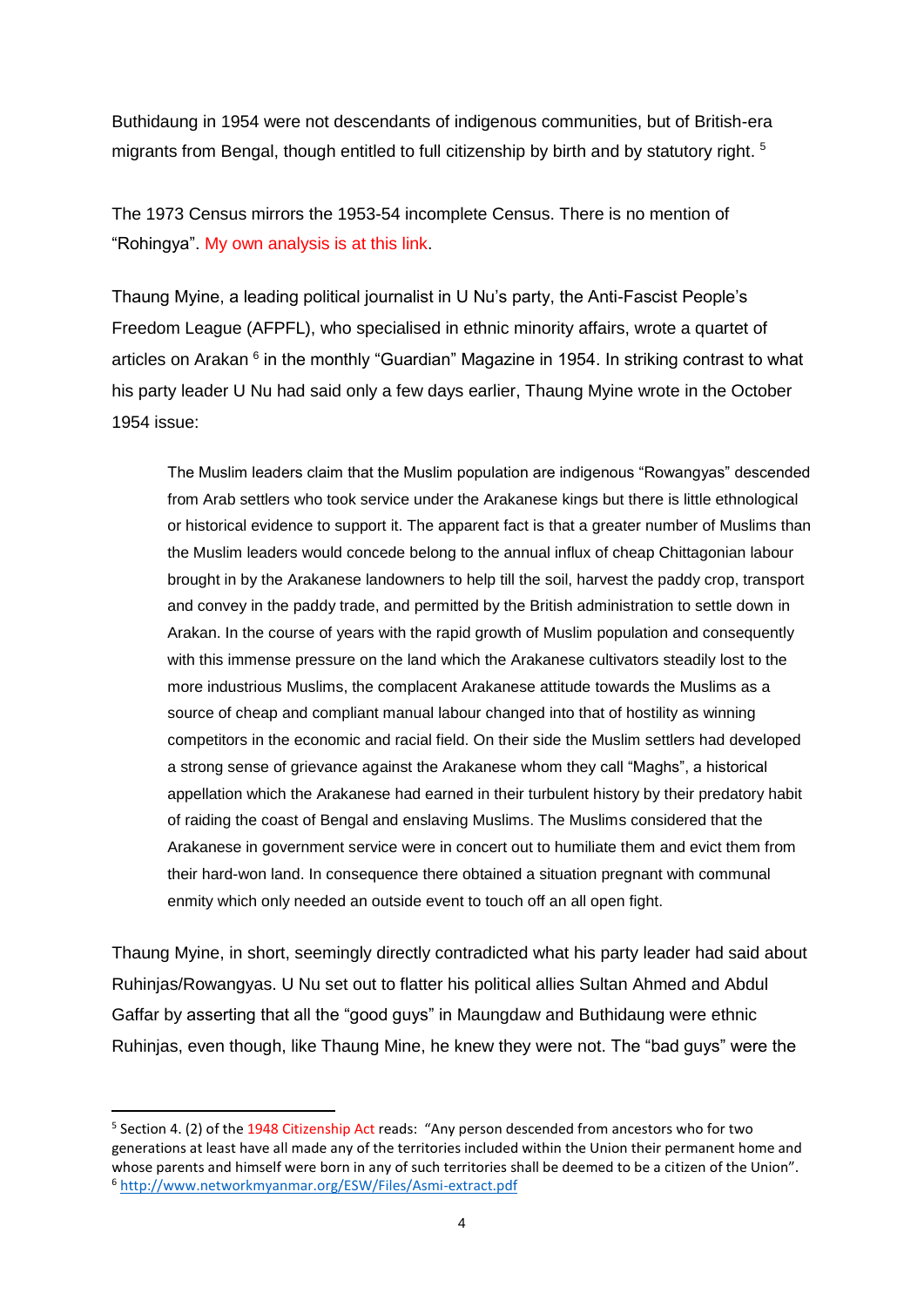Mujahid, who enjoyed a measure of support among the local Muslim population. U Nu does not say whether he sees the "bad guys" also as Ruhinjas, or interlopers from Bengal.

To add to the debate, the [ideologue U Ba Tha proclaimed in 1960](http://www.networkmyanmar.org/ESW/Files/Ba-Tha-May-1960.pdf) that the Muslim population in Akyab District were in fact "Roewhengyas" who were 95% of the Muslim population of Maungdaw and Buthidaung Townships. "Roewhengya", U Ba Tha would have us believe, is a corruption of the Rakhine words "Rwa-haung-ga-kyar" which means "Tiger from Old Village". U Ba Tha was to change his mind completely a few years later when he concluded that Arakan Muslims were in fact "Rohingyas". [At this link](http://www.networkmyanmar.org/ESW/Files/Ba-Tha-critique.pdf) is my critique of the development of his thought 1959 - 1966.<sup>7</sup> Two contemporary sources commented on U Ba Tha's historical claims thus:

Seit Twe Maung, [a contemporary Arakanese source \(1961\) observed:](http://www.networkmyanmar.org/ESW/Files/Seit-Twe-Maung.pdf) "Let me stress that I am not against those Arakan Muslims who have stayed among us for generations. We will continue to regard them as our kinsmen and brethren. However, we cannot accept those Rohingyas who are trying to create discord among our people. We will not recognise them as a separate indigenous race. But if they prefer they can remain as foreigners the Chittagonians. Appropriate action will have to be taken if they continue to interfere in our political affairs. So let me appeal to these Muslim of Buthidaung and Maungdaw not to meddle in this so called Rohingya affairs as instigated by certain mischievous persons of Chittagonian descents, who besides trying to create Chittagonian Sudetenland, trying to make [take?] our rightful Statehood movement by creating and igniting racial problems." Seit Twe Maung saw only too well that later Chittagonian settlers were only too keen to jump on the "Rohengya" band-waggon.

As for the "Royanka" band-waggon, Tha Thu, [another contemporary writer](http://www.networkmyanmar.org/ESW/Files/Tha-Thu-Akyab.pdf) (1963) noted: "Locally, those slave Muslims are known as Royanka or Arakanese Muslims. The immigrants of the Chittagonian race find their way into society of local Royanka and gradually they become absorbed within them. Eventually, they also claim to be Royanka, descendants of the Muslim slaves in Arakan. Consequently, the Arakanese are slowly but surely being ousted by the peaceful penetration of the Chittagonians in every walk of life."

Let us now look at another collage:

 $\overline{a}$ 

<sup>&</sup>lt;sup>7</sup> Section 3. (1) of th[e 1948 Citizenship Act](https://www.burmalibrary.org/sites/burmalibrary.org/files/obl/docs/UNION_CITIZENSHIP_ACT-1948.htm) reads: "For the purposes of section 11 of the Constitution the expression 'any of the indigenous races of Burma' shall mean the Arakanese, Burmese, Chin, Kachin, Karen, Kayah, Mon or Shan race and such racial group as has settled in any of the territories included within the Union as their permanent home from a period anterior to 1823 A. D. (1185 B.E.)". But no list of sub-groups was ever published under this Act. Indigenous Muslim communities in Arakan included pre-1823 settlers.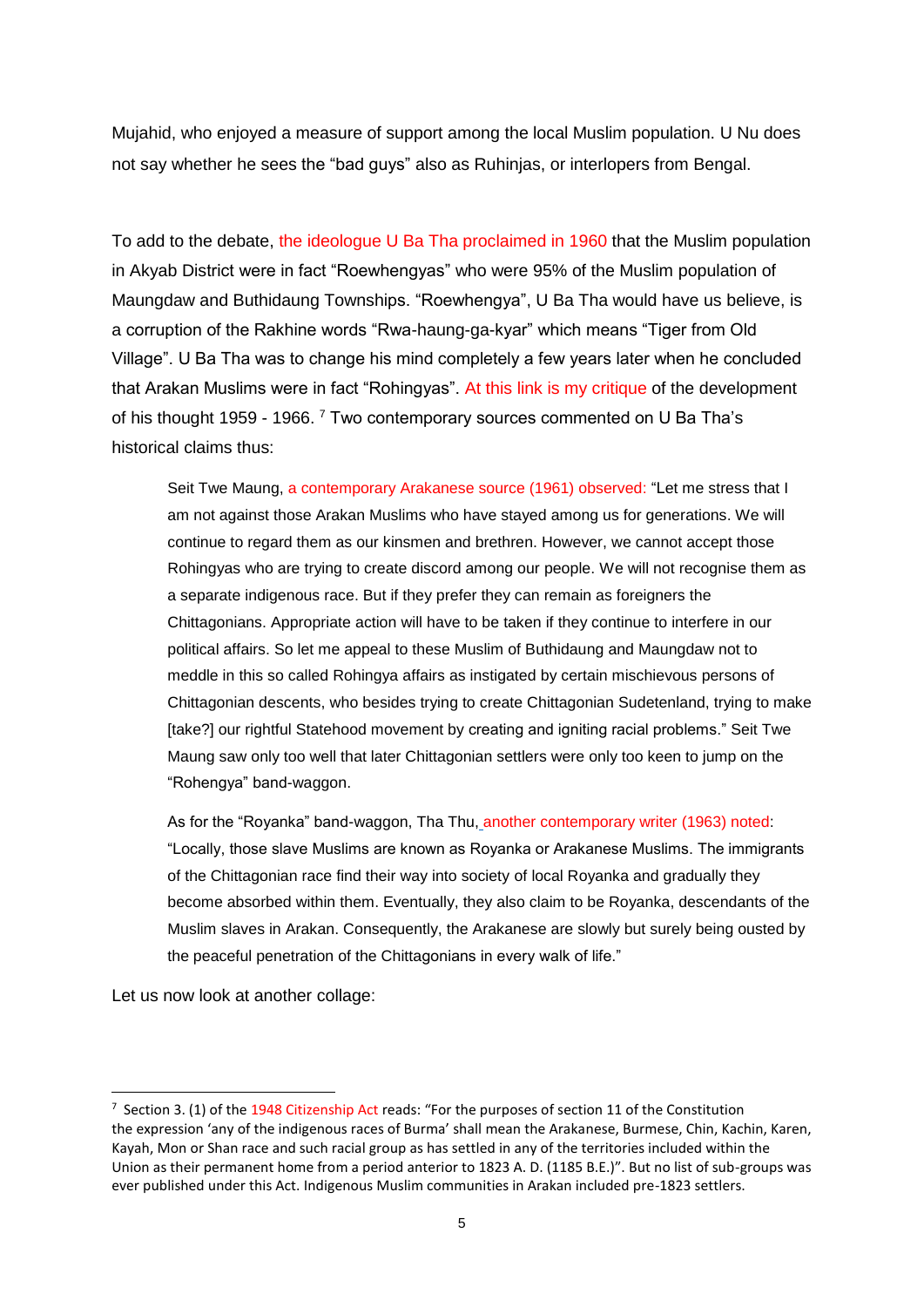

## **LEADING A NEW NATION**

Burma gained independence from Great Britain in 1948. In the years leading up to independence, Rohingya played important roles in establishing Burma's new government.

Two Rohingya served on the country's governing body, the Constituent Assembly, in 1947. One was a member of the committee that laid out the fundamental rights and citizenship of the nation.



The captions highlight the close political connections between Aung San, U Nu and the Arakan Muslim leader Muhammad Abdul Gaffar. Abdul Gaffar and another Muslim leader Sultan Ahmed took political office in the Government formed on independence (4 January 1948) when Abdul Gaffar became Parliamentary Secretary for Health and Ahmed Parliamentary Secretary in the Ministry of Minorities. (As I have already pointed out in a tweet, it was "The United Kingdom of Great Britain and Northern Ireland" which gave Burma its independence, not Great Britain alone, while the 1947 Constituent Assembly was elected to draft the Constitution, which is why the Governor Sir Hubert Rance and his Executive Council governed until Independence Day.)

But though in 1954 U Nu was to praise the "good guys" in the Arakan Muslim community and condemn the "bad guys" in the Mujahid insurgency, Abdul Gaffar [wrote a forthright](http://www.networkmyanmar.org/ESW/Files/Gaffar-Memo.pdf)  [memorandum in 1948](http://www.networkmyanmar.org/ESW/Files/Gaffar-Memo.pdf) in which he was ambivalent if not supportive of the Mujahid as true patriots, while attacking the violence of Muslim gangs. At the same time Sultan Ahmed was not as blameless as U Nu might have thought, as a SECRET [Pakistani Intelligence Report](http://www.networkmyanmar.org/ESW/Files/Niblett-Papers.pdf) in late 1948 listed Sultan Ahmed as one of the four main leaders of the Mujahid insurgency. Abdul Gaffar used [the term "Rwangya"](http://www.networkmyanmar.org/ESW/Files/Rwangya.pdf) during the 1950s to describe indigenous Arakan Muslims. He claimed that all Muslims in Arakan were "Rwangya", which denied any Chittagonian migration at all into Arakan during British rule. It is even alleged that U Nu cast a blind eye on illegal Bengali migration after independence in order to increase the number of Muslim voters in Arakan who generally supported U Nu's AFPFL, though I have no actual evidence for this. But there is ample [evidence of AFPFL electoral skulduggery](http://www.networkmyanmar.org/ESW/Files/KMPDFrev.pdf) in other reports. Abdul Gaffar later changed all his references retrospectively from "Rwangya" to "Rohingya". There is no need for me to tell you why.

Finally, we might look at this online caption: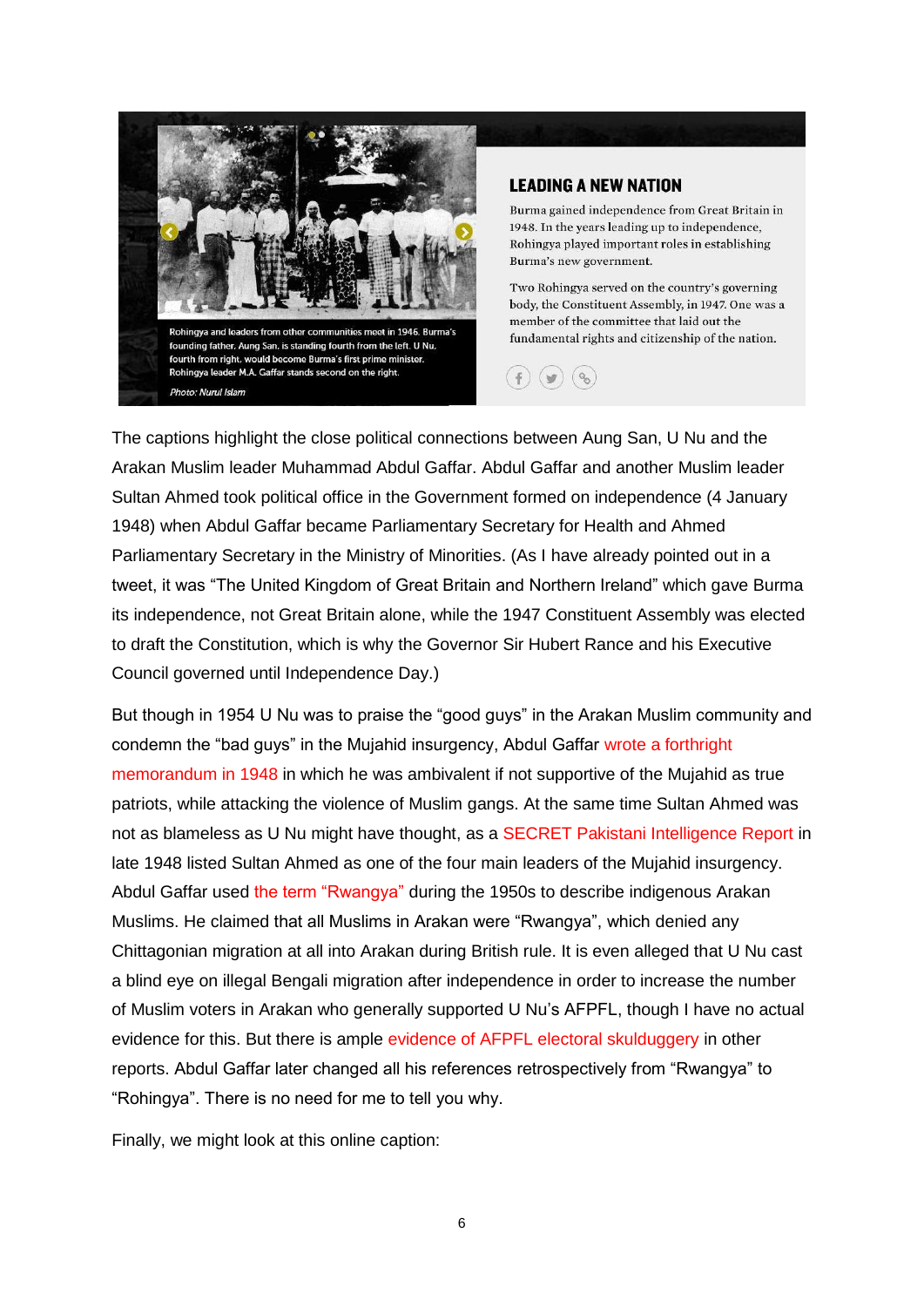

## **WHO ARE THE ROHINGYA?**

The Rohingya are a religious and ethnic minority in Burma. They are Muslim. Most Rohingya live in Rakhine State on Burma's western coast. For centuries, they lived side by side there with the Rakhine Buddhist community. But in the last 200 years, Rakhine State was invaded-first by the British, later by the Japanese. These outside influences created divisions between the local communities that would later intensify.



The historical reality is that the Mrauk-U Dynasty of the Buddhist Kingdom or Arakan 1429 - 1794 was in its hey-day an aggressive imperialist power which gradually ceded land and influence to the Mughals until it was finally captured in 1794 by the Burmese Konbaung dynasty. Mrauk-U was known for its [piracy and slave trade](http://www.networkmyanmar.org/ESW/Files/Thibaut-5.pdf) - indeed, most of the quasiindigenous Rakhine Muslims were brought as slaves from outlying regions of the Arakan Kingdom. The Burmese invasion of 1794 was a cataclysmic affair which resulted in the deportation of thousands of Buddhist and Muslim residents (along with the prestigious [Mahamuni Buddha image\)](https://buddhism-guide.com/mahamuni-buddha/), the flight of many more to British India, and the deaths of many others in occupied Arakan. You would have thought that the Burmese invasion was worth a mention by the Museum. The British invasion of 1824 was welcomed by some as a deliverance, with armed support for the British Army from both Muslim and Buddhist militias recruited in Bengal.

The population of Arakan, depopulated as a result of the Burmese invasion, trebled during the first 25 years of British rule from 100,000 or so to more than 350,000 (352,348 recorded in the 1852 Annual Census). This was, as former Chief Commissioner of Burma Lt. Gen Albert Fytche put it <sup>8</sup>, "due to immigration from provinces under Burmese government, and notably from Pegu". This meant "the desertion of their own sovereign and country by these masses, and their voluntarily placing themselves under an alien rule, coupled with the vast increase of prosperity in every shape of the portion of Burma which has become British." These migrants were overwhelmingly Buddhist, not Muslim.

The victimisation and persecution of the Arakan Muslim community, known internationally in recent years as "Rohingya", over several decades since World War II has been highlighted in countless articles and reports. There has been debate over whether the atrocities

<sup>8</sup> Lt Gen Albert Fytche "Burma Past and Present" published 1878: Pages 256-7